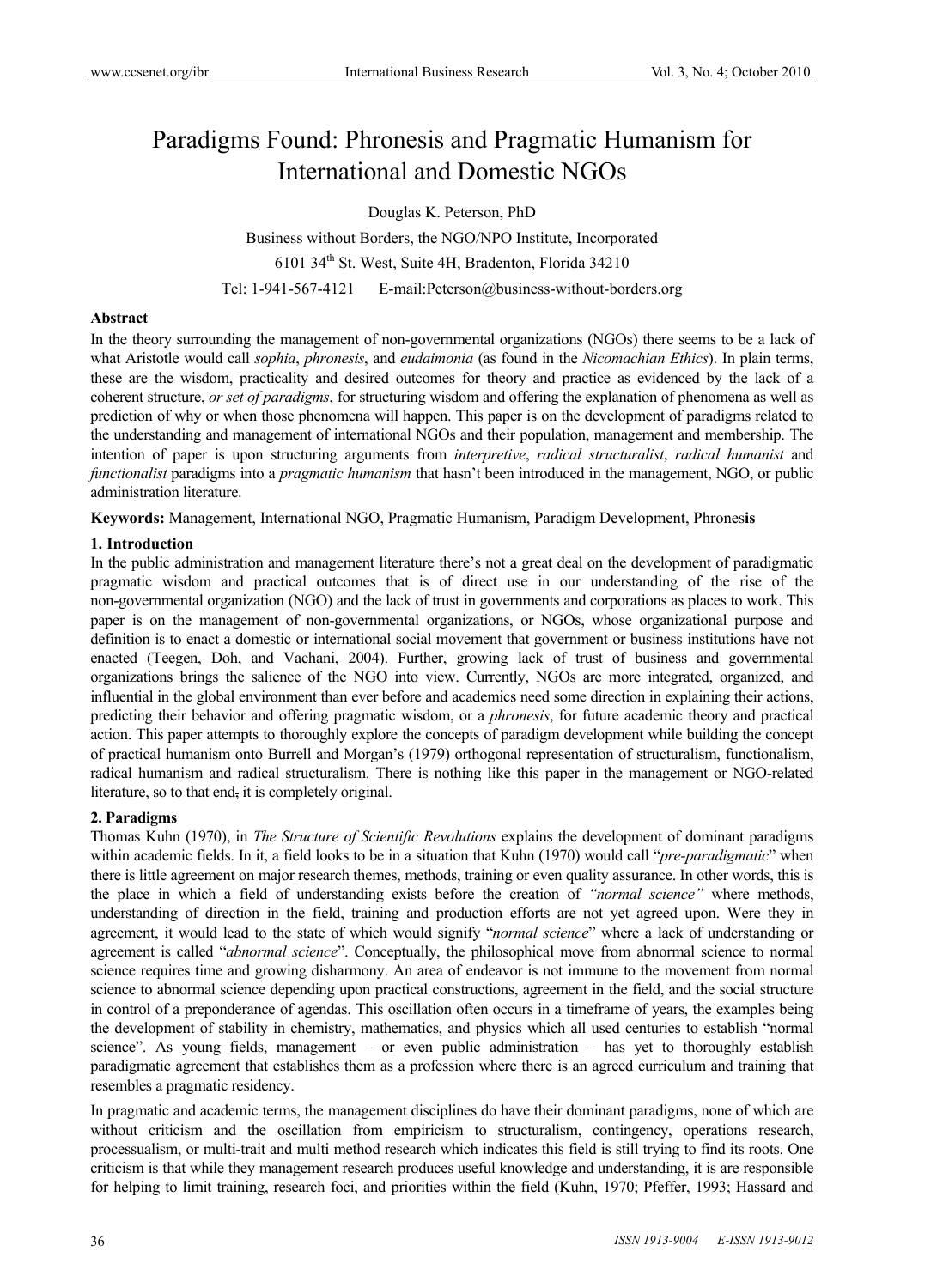Parker, 1993). They are not included in the mainstream, however if they come to the mainstream, decisions about how long they exist come naturally as agendas change. One argument is this has the effect of creating limits on discourse where one might argue that the use of one or a small number of paradigms produces a view that neglects a multidisciplinary and multifaceted nature of organizational understanding. This produces a *Kuhnian crisis* of faux incommensurability that prohibits theoretical advancement and combination of work (Dando and Bennett, 1981). This creates the need to trim the garden of general understandings while also creating the need for dialogue between factions or dominant players.

This particular work is also about the way we understand research and phenomenology as it relates to the work and the rise of the NGO. In this paper's opinion there is not enough research on the NGO, the people who work there and the operational details of the entities. We understand NGOs and we see they operate effectively in most cases. What is needed is the basic research and the cases that help us to train NGO managers while creating theory that explains, predicts and controls the phenomenology surrounding the organization and allowing for the contribution to the practical success of these organizations. Also, there is not enough literature, perhaps a few dozen articles on academic or pragmatic topics, and we could use more. To characterize the literature, most NGO material presents area studies, like NGOs in Africa or Asia; policy advice (Kim, 2009; Yarrow, 2008; Guinn, 2008); and managerial direction based largely on organization direction and policy (Uvjn and Jain, 2000). There are also some adventures into foundation money and how to get it (Fowler, 2008).

In paradigm research for the NGO we have a relatively new field of inquiry. It is a new and even virtual organizational form. We need to understand the population of NGOs and how it changes; the management of NGOs and how it is different and how it is the same as management in the organizational literature; and finally we need to understand the membership of NGOs and why people volunteer their time or work for them as opposed to a potentially more lucrative choice. This population, membership and management (PMM) is a very large portion of the research agenda being created. There are new understandings for funding bases and continuing disagreement as to whether our understandings should be policy oriented or more practically placed into management, operations, government, or supra-governmental organizations (like the UN). By placing NGO research into the policy oriented literature we generally use only some of our understanding; we can introduce more in the effort to explain, predict, and control this phenomenology.

Existing paradigms in management, the social sciences, and the humanities may not adequately explain the practical phenomenology and wisdom of the NGO and its operations. We can perhaps overcome the limitation of additional discourse by examining other thought patterns that may shed light on matters of governance and commensurability of working with business organizations effectively. We can then open the field more broadly to scholars, teachers, students, and practitioners who would provide creativity in their work inside or outside of a main stream.

In the presentation of this paper, pragmatic humanism will be compared with alternatives ranging from radical humanism, radical structuralism, functionalism, and interpretive patterns. This allows for better and more productive partnerships between human service missions while enhancing the mutual understanding between business and NGO organizations. Gioia cleverly coined the term "*paradigm lost*" (1993), you might call this paper a "*paradigm found*". It provides the *sophia* (wisdom), the *eudaimonia* (desired end) and the *phronesis* (practical wisdom) of discourse from which to address the critical issues facing NGOs. For reference, *Sophia, eudaimonia and phronesis* are from Aristotle's *Nicomachean Ethics*.

## **3. Pragmatic Humanism**

*Pragmatic humanism* gives persons, and in this case managers, professionals, or NGO workers or managers the means to be active agents in the construction of their own existence. The meaning of this statement is that there is an epistemological dominance or nature of organizational and governmental development in management surrounding person's work. Let us explore that epistemology and see if we can develop our understanding of the *pragmatic humanism* in Faucault (1997), or Reynolds (2004).

As previously mentioned, the nature of *normal science* is where an academic discipline agrees on methods, training, subjects, and approaches to prescribed problems of interest. In short, *everyone should be on the same page*. There is a pragmatic enforcement of anthropological normal science through the norms, mores and folkways that establish that mechanism. An example can be the norm for picking member of boards of directors/advisors in corporations and governmental organizations. This is done through an epistemological structure and has the effect of keeping organization and organization structure and practice within the concept of normal science. This epistemological framework, one that governs through rules and through institutions purports to admire and support freedom, however in reality it acts as a "psychic prison" or "iron cage" from which normal science is maintained.

Pragmatic humanism somewhat is difficult to approach so it's best to split the concept into the pragmatism of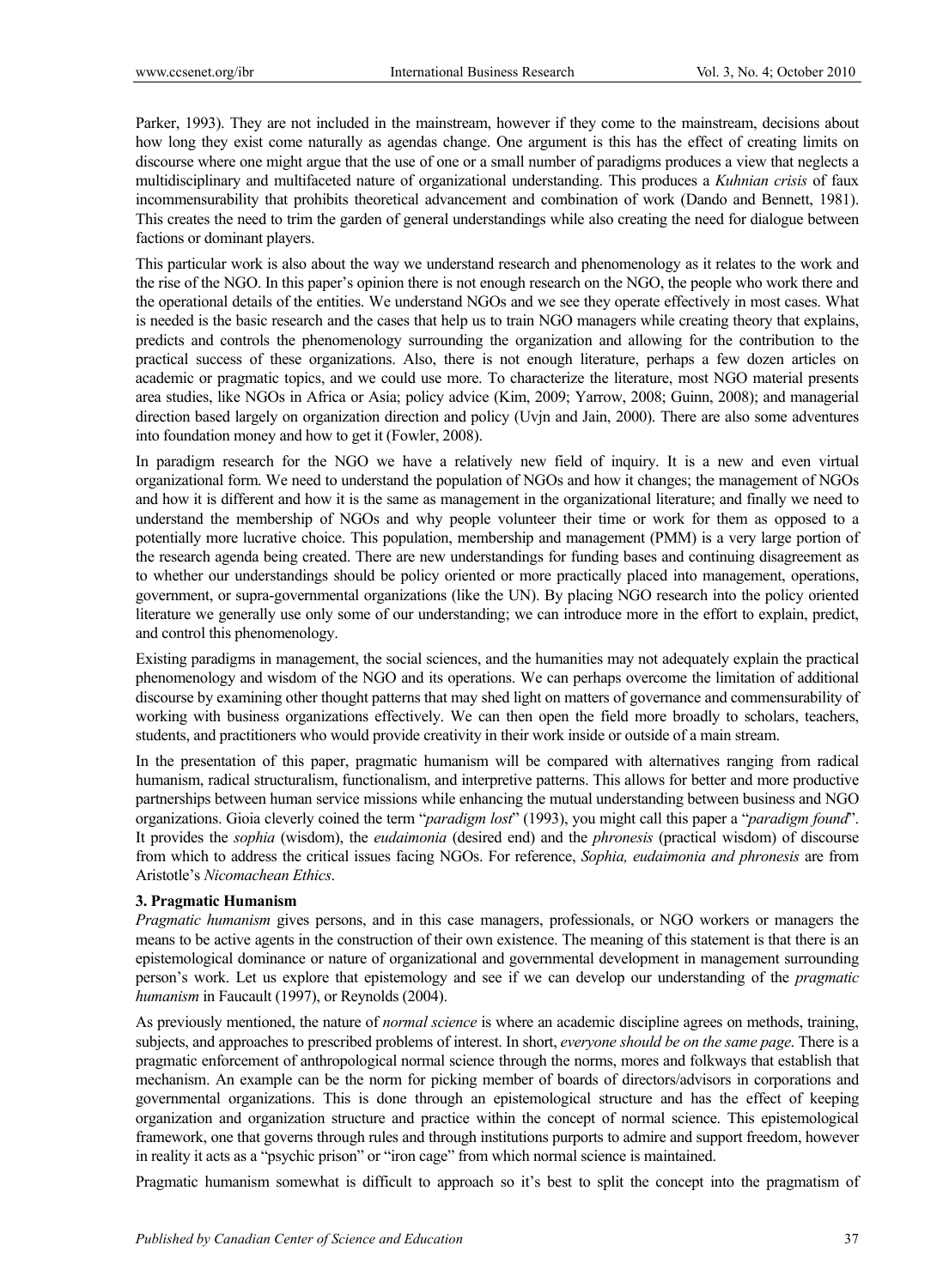Faucault (1997) and the humanism of both Dewey (1931) and Faucault (1997). According to the pragmatic humanism of Faucault (1997) there is a struggle against the epistemological along which power is said to be formed. In response, people productively engage in practices of self invention as positive forms of resistance and take refuge in the language of an embodied, political and ultimately pragmatic humanism. Also, there exists a citizenship that has its rights and its duties and which holds an obligation to speak out against abuses of power. In appropriating these themes, this earlier Foucault would say we can no longer think in terms of the rational progress of humanity and can no longer longer subject to the epistemological tyranny with their arbitrary insistence on the primacy of practices residing in a *finite cognito*. Humanism is reconfigured as an Enlightenment driven desire to realize both individual freedom and the freedom of others and as such seeks the freedom of the epistemological (perhaps through joining or starting an NGO) without buying into the modern mode of subordination. Faucault's (1997) plurality of values are designed to recapture, reconstruct and reinterpret past forms of human experience in order to better understand the present, pragmatic understanding of subjective constitution. This is rooted in everyday experience and takes place in the will to self invention, creativity, and transformation. Call it a new way of refusing to be what we are.

This pragmatic behavior is an affirmation of a new type of freedom, one which leaves behind the Cartesian ego as the foundation of all knowledge and replenishes human activity with a sense of non-discursive and practical creativity. Finding meaningful, purposeful experience based on practical and intellectual beliefs. The act of knowing is caught up in the quest for certainty. This opens the person who would seek freedom in a different type of employment, like the NGO, to seek continuous inquiry into the forces that have constituted us as subjects so that one day, we will look back and see the arbitrariness of scientific and humanist conceptions, placing primacy on experiential rather than epistemological foundations. We self-create through everyday practices and employ a pragmatic approach to our self existence. We must define the objects, rules of action, and odes of relation to ourselves if we are to analyze questions of general import. This is how a subject gets through to the pragmatic dimension. The Greeks would have called this *epmemeia heautou*, which is a term meaning the attainment of knowledge about oneself through thought and through practical experience. The connection to the late modern era rests on hope for subjects who are no longer passive dupes in the humanist regimes for power and knowledge but are attributed a degree of creativity within such regimes. The self is first and foremost a product of social life and the choice for occupation rests not in organizational society, but in the self will. Alliances shift in order from *organization – profession – person* to *person – profession - organization*. The point is to free on-oneself from power relations by acting ethically, by respecting one-self and acting in concert with others so as to maximize freedom. It is Faucault's (1997) view that when practices of individual freedom and collective liberation make themselves apparent can there be an opening up of the possibilities to pave the way for rationality and this freedom requires a certain degree of liberation to pave the way for new power relationships which must be controlled by the practices of freedom. To use William White's *Organization Man* (1938) one must think – what percentage of people were organizationally loyal twenty years' ago and what percentage has that attribute now?

### **4. Viewpoints**

Let's look at some other viewpoints. Consider critical theory. Paradigms can be developed that can yield meaningful insights into phenomena not previously realized while combining them with existing paradigms in our quest for newer and better understanding. Recent efforts to create multi-paradigmatic approaches have proven interesting, and have caught some attention and created challenging viewpoints that can be useful beyond Faucault's view (Faucault, 1997; Wilber 1982; Hassard, 1988, 1993; Pfeffer, 1993; Van Maanan, 1994; Weaver and Gioia, 1994; Gioia, 1999; and Lynham, 2000). For instance, Wilber (1982) in "Physics, Mysticism, and the New Holographic Paradigm", characterizes organizations as holographic processes of transparency and the management of these organizations as taking place from all directions. This was an attempt to commensurate organizational paradigms to a holographic process. In response, Hassard and Parker (1993, 1998) called for multiparadigm research instead of Wilber's one holographic paradigm. Hassard is invoking an epistemological debate about whether it is possible to translate the meaning of one technical language (like physics) into another given that major theoretical paradigms are incommensurable.

Meaning given to the term "methodology" in social theory and management has its emphasis on procedures for gaining knowledge and on the scientist's identification and justification of findings. In management, the emphasis is on systematically understanding, predicting, and changing variables in the world with the ultimate aim being to promote the survival and growth of those organizations that through their output have distinctive competencies, compared to other organizations, in producing outputs that serve society. One might argue that management uses functionalist approaches to intervene in business enterprises in order to provide direction, competitive advantage, and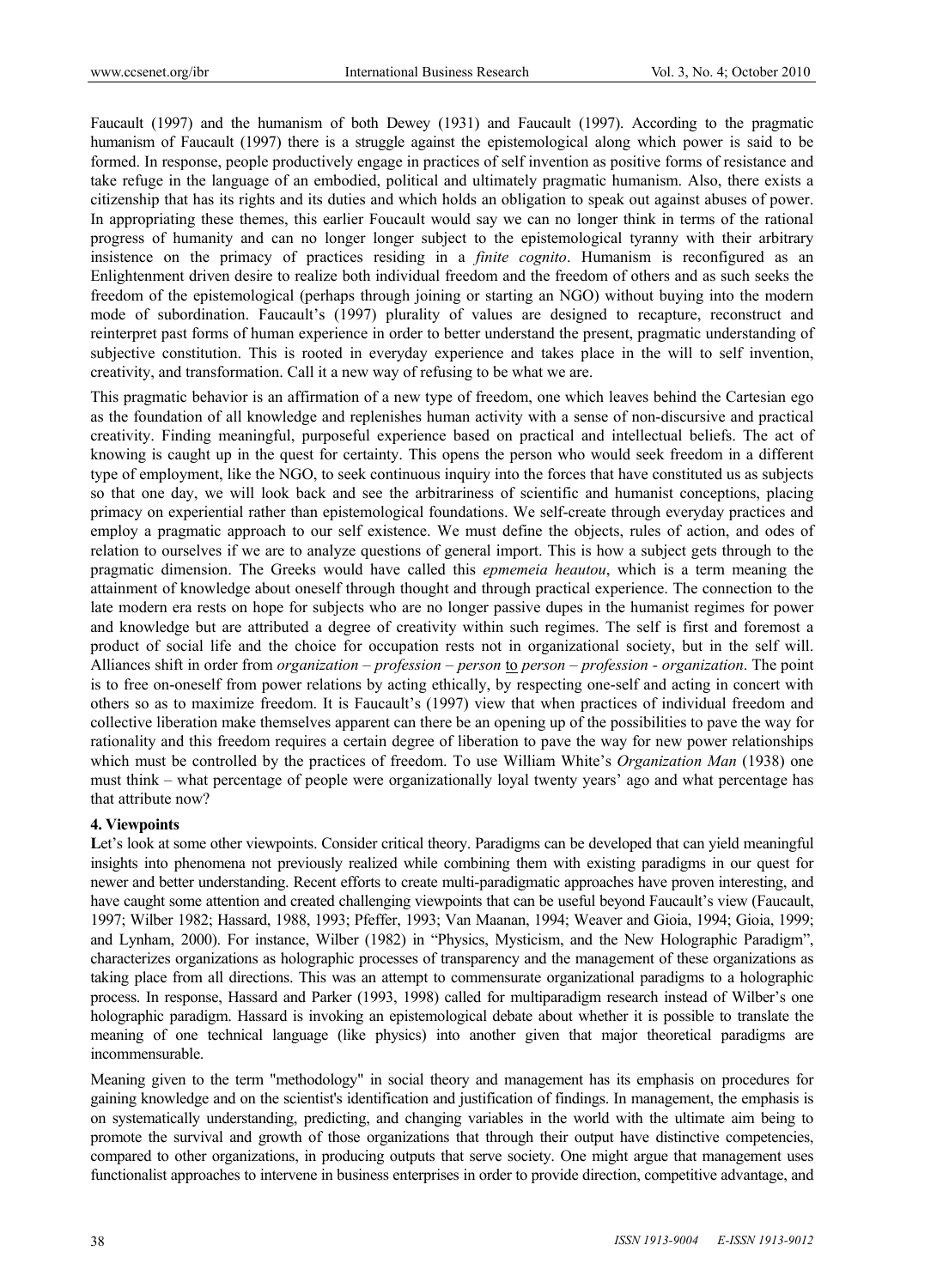competitive success, while operating in a logical or strategic direction. While these emphases can be criticized as one sided and misleading for their short sidedness, it could be held that these fields offer a great deal more understanding through strategic, political or cultural levels, however meanings ascribed to the idea of methodology in the social sciences and in management, particularly in the management of NGO type organizations, seem to be rather fuzzy given the current paradigms available. Methodology in the social sciences usually refers to the procedures used by a theorist in seeking to find out about social reality. In describing a particular methodology, reference will be made to theoretical assumptions adopted in that methodology. For example, one could describe the steps in social methodology and the theory underneath. In management, "methodology" is used to refer to methods for exploring and gaining knowledge about strategic content and process issues. Because management has a practical orientation, a normal usage for the word "methodology" is to describe the organized set of methods a theorist employs either to intervene in a real world strategic problem, or to pursue some course of study in the lab or in the field.

The two ways in which "methodology" are used in the social sciences and in *NGO population, membership and management (PMM)* suggest a different emphasis that is not entirely incommensurable. Surely there can be pragmatic application of an academic natural world and practical application to charitable human endeavors. The emphasis may be more on a pragmatic application in NGO PMM although there are similar theoretic applications in both the social sciences and NGO PMM that may cause one to think there is room for commensuration. The social sciences are strong on theory, they are strong on asking definitional questions, and they are strong on delving into the philosophies and assumptions of theorists in a desire to push the edge of knowledge, but not necessarily application of material. As an applied field, informed management asks questions regarding how to apply knowledge while teaching businesses, and by extension, NGOs how to achieve advantage and superior productivity. In NGO PMM, it is obvious that theoretical suppositions guide methodology to be used for intervention in business situations. Social science rarely, outside of the practical world, makes an effort to intervene in social reality in an effort to change it. Business scholars are dedicated to practice, but do not have well developed paradigms and theory. Any attempts to change the world rest upon created theoretical arguments about the nature of the world. In not having well created background for intervention, the strategic theorist will not take full advantage of opportunities to develop paradigms and learn from practice in order to develop the theoretical discipline.

There is potential for immense collaboration between social theory and management research in NGOs. Both fields can stand to gain if they can learn to think in terms of a complex and systematic view of methodology, and to strive to understand the complex meanings of social science and operations. What must happen here, is the creation of a set of theoretically grounded suppositions, followed by ability to intervene and plan.

## **5. Paradigm Considerations**

Social science theory can help NGO PMM methods to be explored at a number of levels. At one level is the sociological orientation of Burrell and Morgan (1979) and the potential impact on NGO research and management theory. At an organizational level, Burrell and Morgan present key metaphors to steer the way researchers study and address questions of academic or practical importance. Finally, the issues of modernism and postmodernism are addressed.

## *5.1 Knowledge and interest in social evolution*

As transient organizations (Yanacopoulos, 1998), NGOs are likely to require the technical and practical interest with a humanistic mission, where practicality takes on a new and more humanistic form.

For NGO PMM scholars seeking to intervene in organizations and social entities, organizations have subsystems that are concerned with production and with "steering" organizational direction. Management methods will be needed to be grounded in all three interests for their functioning. They might usefully be classified according to whether they can guide instrumental action oriented to the development of production, development of steering capacity, or communication action interested in the creation of understanding free from domination. From a critical perspective, it is important to check that NGO PMM methodologies support the technical interest, and are reflective in their own limitation, recognizing the proper sphere of applicability. Methods that serve the practical interest, and facilitate debate about purpose must attend to the possibility that systematically distorted communication may jeopardize the emergence of shared purpose and direction.

## *5.2 Sociological paradigms and NGO PMM*

Many management theories really do resemble social theories, although many are drawn from the social sciences. They attempt to create principles of method for strategic researchers to follow when they seek to learn about and intervene. Principles we adopt for intervention must contain assumptions about how we can and should learn about reality and about the nature of that reality. This is true whether that reality is stated explicitly or whether it remains covert. One "useful" working tool that can enable us to unearth NGO PMM methodologies may be Burrell and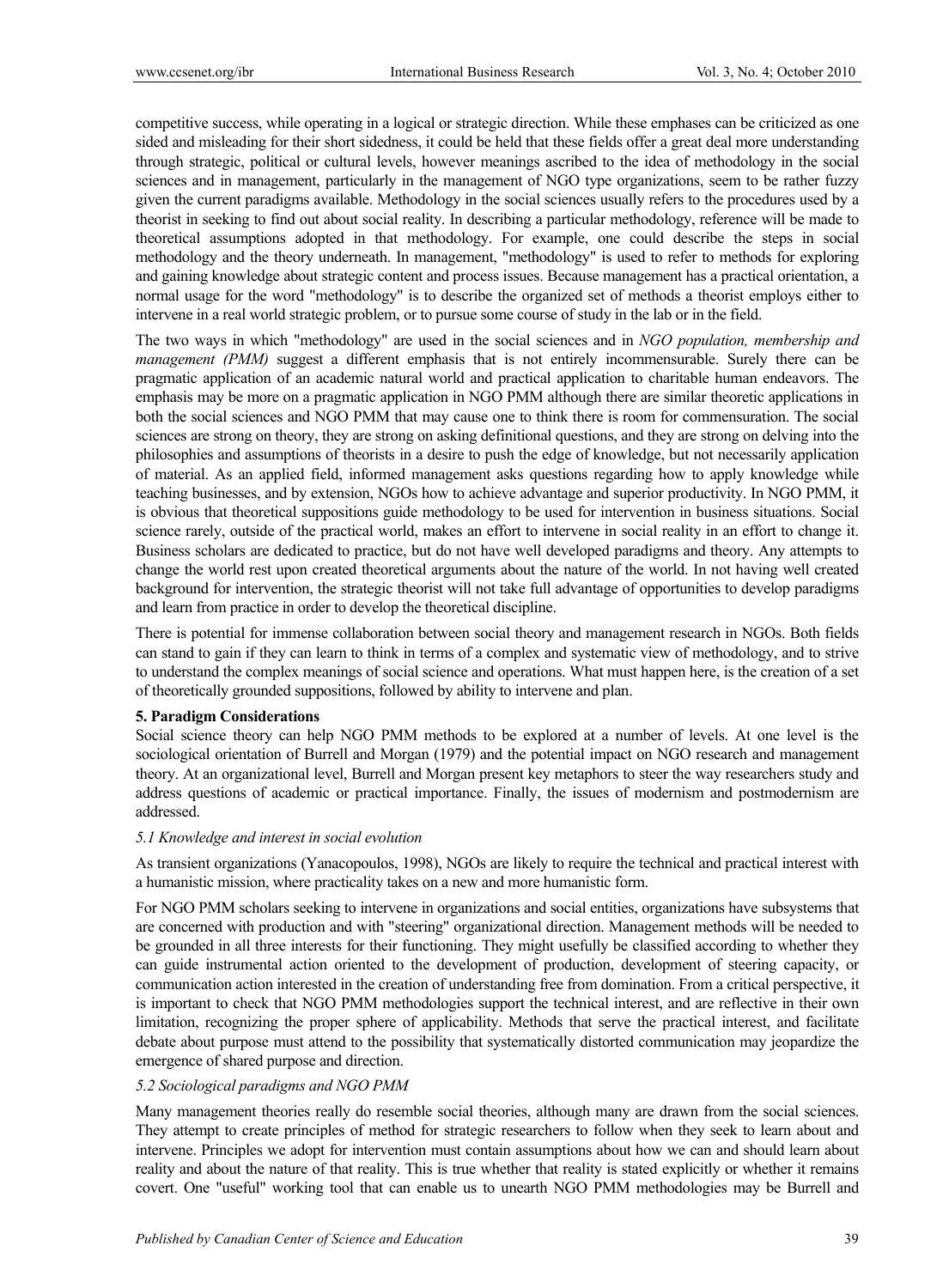Morgan's (1979) sociological paradigms for organizations. Within the framework, in Figure 1, the four paradigms are labeled "functionalist", "interpretive", "radical humanist" or "radical structuralism". Our concept of "Pragmatic Humanism" (Reynolds, 2004; Faucault, 1997; Rorty, 1989; 1999; Shusterman, 2001) is added on top to highlight the idea of individual action on top of epistemological structures, representing the desire for self determination, which is one basic reason for NGO PMM. Please see Figure 1.

## *5.3 Interpretivism*

The interpretive paradigm, is based upon the view that the social world has a very precarious status, and that what passes as social reality does not exist in any concrete sense, but is the product of the subjective experience of individuals. Society is understood from the standpoint of the participant in action and the theorist attempts to understand the process through which shared realities arise and are sustained. Like the functionalist, the interpretive approach is based on the assumption and belief that there is an underlying pattern and order within the social world and the interpretive theorist views the functionalist's attempt to establish an objective social science as a desired end. Common viewpoints in interpretivism are that management and NGO PMM is a Hermeneutic game with ethnomethodology and interactionism.

## *5.4 Radical Humanism*

The radical humanist paradigm, like the interpretive paradigm, emphasizes how reality is socially created and sustained but ties analysis to an interest in what may be described as the pathology of consciousness. Here, people become members of an habitual domain that lies within the bounds of the reality they create. This perspective is based on the view that the reality creation is influenced by psychic and social processes which channel, constrain, and control the minds of human beings, in ways which tie them only to their created interests. Capitalism, for example, is viewed as essentially totalitarian, the idea of capital accumulation molding the nature of work, technology, rationality, logic, science, roles, language and mystifying ideological concepts such as work, leisure. These concepts, which the functionalist theorist may regard as the building blocks of social order and human freedom stand, for the radical humanist, as modes of ideological dogma. Common viewpoints of radical humanism in NGO PMM and management are that it organizations are a psychic prison. This is the closest to our viewpoint of pragmatic humanism, however radical humanism operates within organizations and not extraorganizationally per se (Aktouf, 1990, 1992).

## *5.5 Radical Structuralism*

The reality defined by the radical structuralist paradigm is predicated upon a view of society as a potentially dominating force. However, it is tied to a materialist conception of the social world, which is defined by hard, concrete, real structures. Reality is seen as existing on its own account independently of the way in which it is perceived and reaffirmed by people in everyday activities. Emphasis is placed upon the importance of praxis as a means of transcending this domination. Each of these four paradigms defines the grounds of opposing modes of social analysis and has radically different implications for the study of organizations. Here organizations are instruments of domination and schismatic.

### *5.6 Functionalism*

The functionalist sector is based upon the assumption that society has a systematic character oriented to produce an ordered and regulated state of affairs. It encourages an approach to management that focuses upon understanding the role of everything in operations. For instance, persons' behavior is always seen as being contextually bound in a world of concrete and tangible social relationships. This encourages the Weberian belief in the possibility of an objective and value-free operation in which an organization, like an NGO, is distanced from the scene being addressed (Ritchie, 1994). This perspective is primarily regulative and pragmatic in its basic orientation, concerned with understanding society in a way which generates strategic decisions in a rational world. Finally, the functionalist paradigm sees organization as social systems, machines, cybernetic systems, organisms, cultures, and bound to determinism, pluralism, and an action frame of reference. This is the opposite of what radical humanism and pragmatic humanism would describe (Demerath, 1996).

## **6. Paradigm Collaboration**

It should be obvious that our understanding of NGO PMM has a great deal to gain from collaboration and awareness of social theory. While arguments have been made to enfold economics into management, perhaps a more interesting "friend" can be found in the social sciences. Considerable insight can be found from delving into individual methodologies. Similar analyses can be performed on any paradigm or economic methodology, like transaction costs analysis, or agency theory. Just as Jackson (1993) has done for all strains of "enhanced" operations analysis, a scholar in Images of Organization could do the same for Modernism. The traditional approach to NGO interests serves the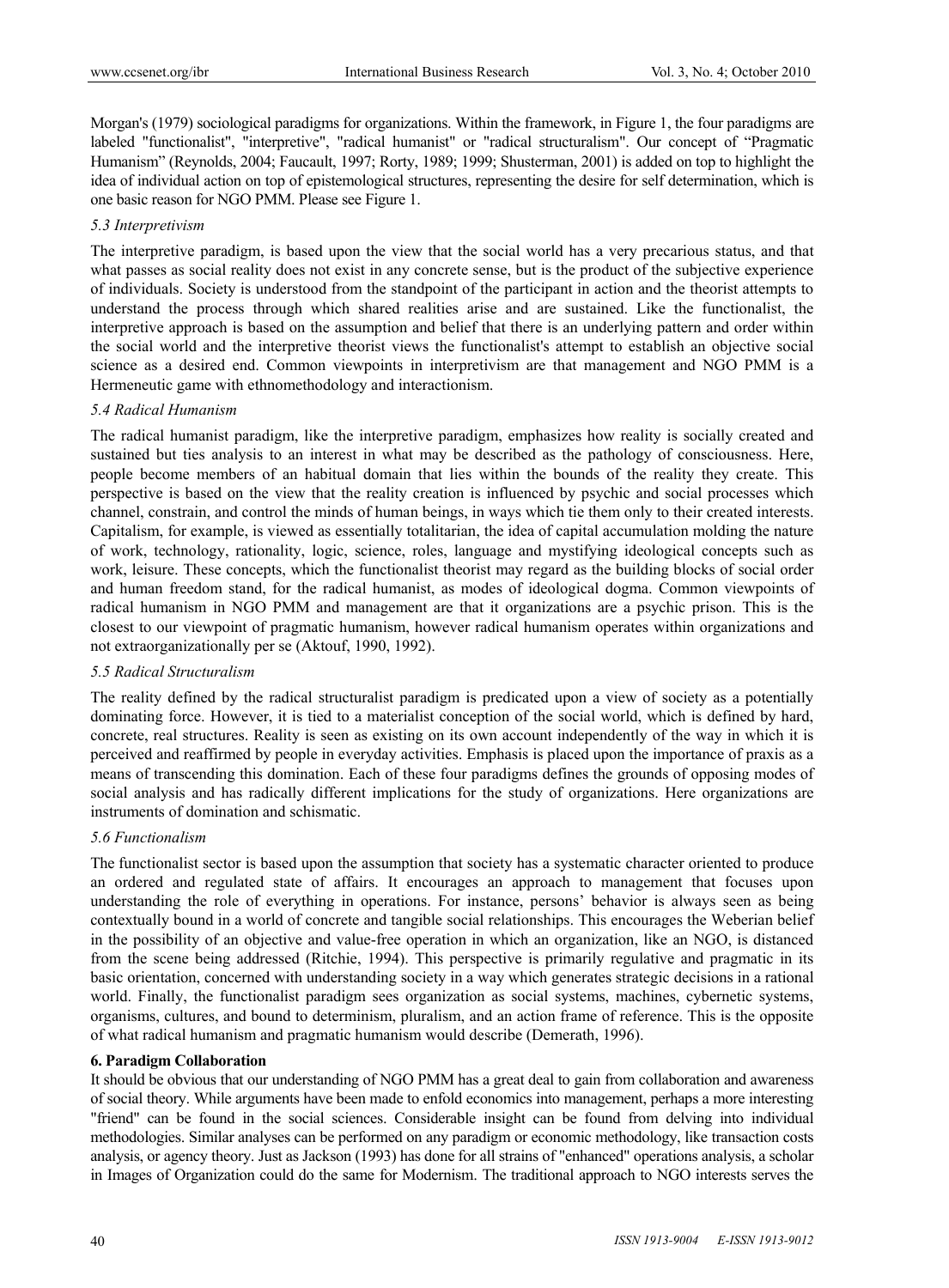technical interest, is based upon functionalism, gives credence to the various metaphors, and is systemic modernist in orientation.

Social theory can bring increased understanding to individual methodology. Social theory has much to offer management as a field. The main points that could be made can be summarized as:

- 1) Support for complementarism between management of NGOs and their environments.
- 2) Support for methodology choice in the muddled field.

3) Enabling NGO PMM to be taught in the appropriate discipline, which this paper would argue is a hybridized for of public or non-profit management.

4) Improving the methodologies and techniques available from policy oriented material to more functional choices. Different philosophical and sociological assumptions relied upon by the various approach serves different objectives. The question: are they a complementary set or are they in conflict in some way is an important one. The argument that management is within a paradigm crisis in which a variety of approaches opposed on fundamental matters concerning the nature and purposes of a discipline compete with one another has been put forward by Pfeffer (1993) and by Dando and Bennett (1982). It rests on the notion of Paradigm incommensurability, favored by Kuhn (1970); by Dando and Bennett (1982); by Pfeffer (1993); and by Burrell and Morgan (1979). Instead of setting up different strands of NGO PMM as competing for the same area of concern, alternative approaches can be presented as being appropriate to the different types of situation in which strategic managers are required to act. Each approach will be useful in certain defined areas and should be used in the circumstances where it works best. If this perspective is adopted, then the diversity of approaches heralds not a crisis, but increased competence and effectiveness in a variety of situations, especially in terms of academic field legitimacy. Once complementarism is accepted, rather than one paradigm over another, then the kind of analysis of strategic managers makes it possible to determine the relative strengths and weaknesses of differing approaches.

The understanding of the presuppositions of different managerial approaches makes it possible to use theory from the social sciences to help with important questions being faced by researchers interested in this organizational for. This question is which theories are best? It becomes possible to ask whether the assumptions made can be identified in the world, and whether their objectives are agreed upon by all participants. The social consequences of using a particular strategic methodology are opened by social theory.

It is well known there are problems of understanding NGO PMM both domestic to North America as well as in more international climates. Managerial approaches should not be regarded as fixed in stone; they develop over time in response to theoretical and methodological innovation and as a result of reflection on practice. No doubt the field could benefit from refinements which could be made by viewing them from a social theory perspective. The assumptions each makes are also tested out in every intervention, in the "real world". Considering interventions in the light of extra knowledge that social theory can bring, should be beneficial.

## **7. Conclusions and Extensions**

The matter of NGO PMM and social sciences theory benefitting NGO PMM and NGO PMM fitting social science theory is considered in this paper. It is the opinion in this paper that the images of functionalism and modernism should be replaced not by radical humanism or structuralism, but by a practical humanism that views the human being as central to the effort and should be considered in light of the existing theory but also in light of the concept of practicality with notation to the efforts and needs of humans in the endeavor (Eisenhardt, 1991). This may be the reason so many people are leaving the corporate and academic world for the human service of the NGO. The psychological rewards are better as are the outcomes and flexibility in conceptualizing the structure and patterns of work in functionalist as well as humanistic terms. In this regard, the relevance of social theory courses could be made more explicit. We might say that with the consideration of the paradigms in the images of organization and the modernism debate, permutated into the practical humanism we espouse the prize to offer NGO managers social scientists and management practitioners is in the understanding, and prediction of operational success. Call it a Paradigm found. The phronesis, or practical reason that is informed by multi-paradigm consideration gives us an insight in operations, but also into the human conditions that make this type of organizational form work.

## **References**

Aktouf, O. (1992). Management and theories of organizations in the 1990s: Toward a critical radical humanism. *Academy of Management Review, 18:3 (July, 1992), p. 407-431.* 

Aktouf, O. (1996). *Traditional Management and Beyond.* (Montreal: Morin).

Burrell, G. and Morgan, G. (1979). *Sociological Paradigms and Organizational Analysis.* (London: Heinemann).

Dando, M.R., and Bennett P.G., (1981). A Kuhnian crisis in management science? *The Journal of the Operational*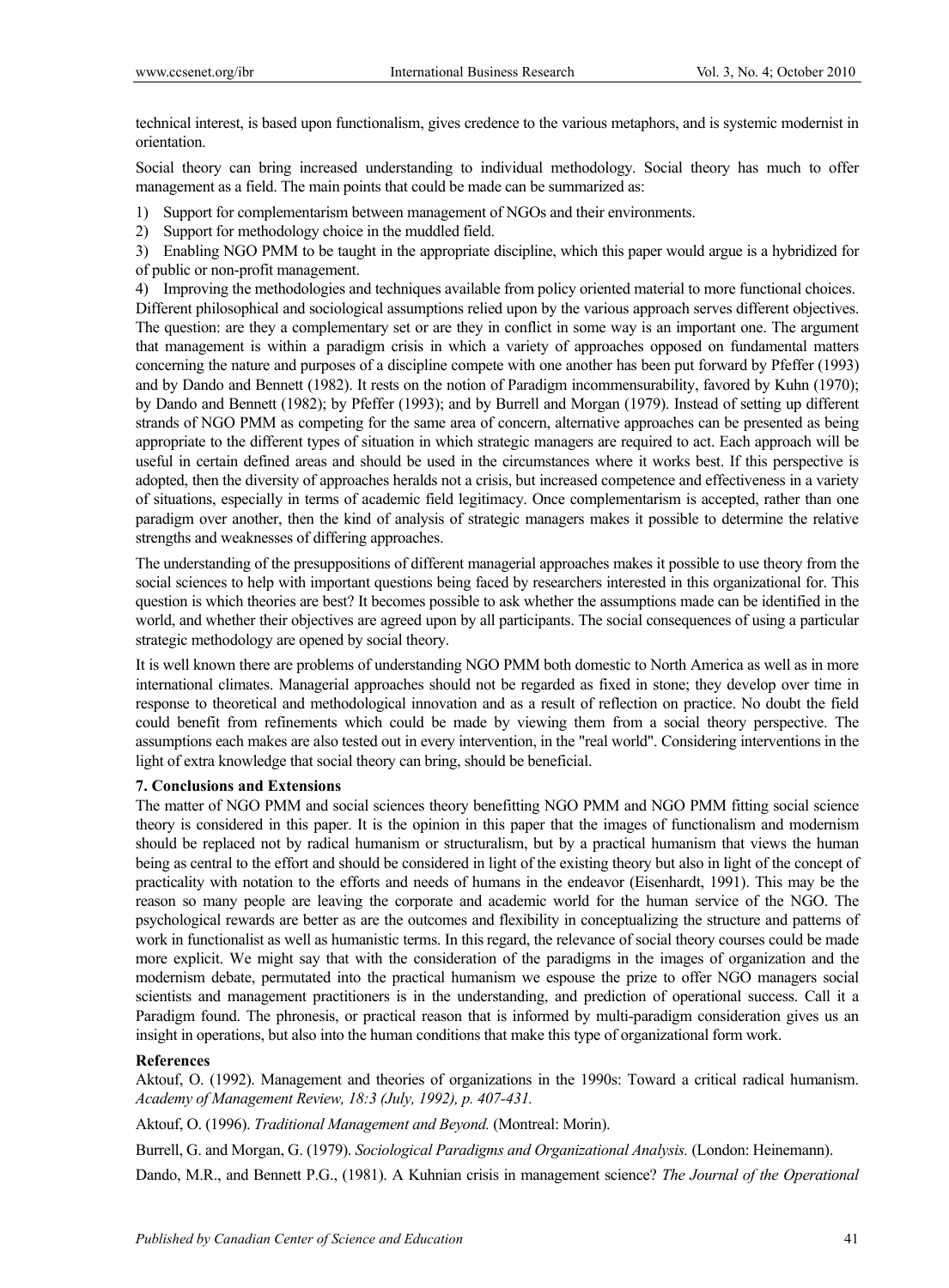*Research Society, 32:2 p. 91-103.* 

Demerath, N.J. (1996). Who Now Debates Functionalism? From "System, Change and Conflict" to "Culture, Choice, and Praxis *Sociological Forum*, 11:2 p. 333-345.

Eisenhardt, K. (1991). Better stories and better constructs: The case for rigor and comparative logic. *The Academy of Management Review, 16:3 p. 620 – 627.* 

Fowler, A. (1992). Distant Obligations: Speculations on NGO Funding and the Global Market. *Review of African Political Economy*, No. 55, p. 9-29.

Gioia, D. (1999). Gioia's reply to Jones and Wicks. *The Academy of Management Review, 24:4 p. 624 – 625.* 

Gioia, D. (1999). Response: Practicability, paradigms, and problems in stakeholder theorizing. *The Academy of Management Review, 24:2 p.228 – 232.* 

Gioia, D., M Schultz, K. Corley. (2000). Organizational identity, image, and adaptive instability. *The Academy of Management Review, 25:1 p. 63 – 81.* 

Guinn, D.E. (2008). Defining the Problem of Trafficking: The Interplay of US Law, Donor, and NGO Engagement and the Local Context in Latin America. *Human Rights Quarterly*, 30:1 p. 119-145.

Hassard, J., and Holliday, R. (1998). *Organization-representation: Work and organization in popular culture.* (1000 Oaks, CA: Sage Publications).

Hassard, J. and M. Parker. (1993). *Postmodernism and Organizations.* (London: Sage).

Kim, E. (2009). The Limits of NGO-Government Relations in South Korea.

*Asian Survey*, 49:5 p. 873-894.

Kuhn. (1970). *The Structure of Scientific Revolutions* (Chicago: University of Chicago Press).

Pfeffer, J. (1993) Barriers to the advance of organizational science: Paradigm development as a dependent variable. *Academy of Management Review, 18:4, p. 599-620.* 

Lynham, S.A. (2000). Theory building in the human resource development profession. *Human resource Development Quarterly, 11:2 p.159-169.* 

Lyotard, J.F. (1984) .*The Postmodern Condition.* (Minneapolis: The University of Minneapolis Press).

Morgan, G. (1980). Paradigms, metaphors, and puzzle solving in organizational theory. *Administrative Science Quarterly, 25:4 p. 605-622.* 

Morgan G. (1983) More on metaphor: Why we cannot control tropes in administrative science. *Administrative Science Quarterly,* 28:4 (Dec., 1983) pp. 601-607.

Reynolds, J.M. (2004). Pragmatic Humanism in Foucault's later work. Canadian Journal of Political Science / Revue Canadienne de science politique. 37:4 p. 951 – 977.

Ritchie, C. (1995). Coordinate? Cooperate? Harmonise? NGO Policy and Operational Coalitions. *Third World Quarterly*, Vol. 16, No. 3, p. 513-524.

Rorty, R. (1989). *Contingency, Irony, and Solidarity* (Cambridge: Cambridge University Press).

Rorty, R. (1999). *Hope in Place of Knowledge: A Version of Pragmatism* (Cambridge: Cambridge University Press).

Teegen, H., Doh, J. and Vachani, S. (2004). The importance of nongovernmental organizations in global governance and value creation: An international business research agenda. *Journal of International Business* 

Thomas, J.T., S. Clark, D. Gioia. (1993). Strategic sensemaking and organizational performance: Linkages among scanning, interpretation, action, and outcomes. *The Academy of Management Journal, 36:2 p. 239 – 270.* 

Uvjn, P., Jain, P., and Brown, D. (2000). Think large and act small: Toward a new pardadigm for NGO scaling up. *World Development* 2000.

Wilber, K. (ed). (1982). *The Holographic Paradigm and Other Paradoxes.* (Boulder, Co.: Shambhala).

Williamson, O. (1998) .Transaction cost economics: how it works; and where it is headed. *De Economist*, 146:1 p. *23 – 58.* 

Yanacopulos, H. (2005). The strategies that bind: NGO coalitions and their influence. *Global Networks*  (Cambridge: Cambridge University Press).

*Vol 5, p.193 - 200.*